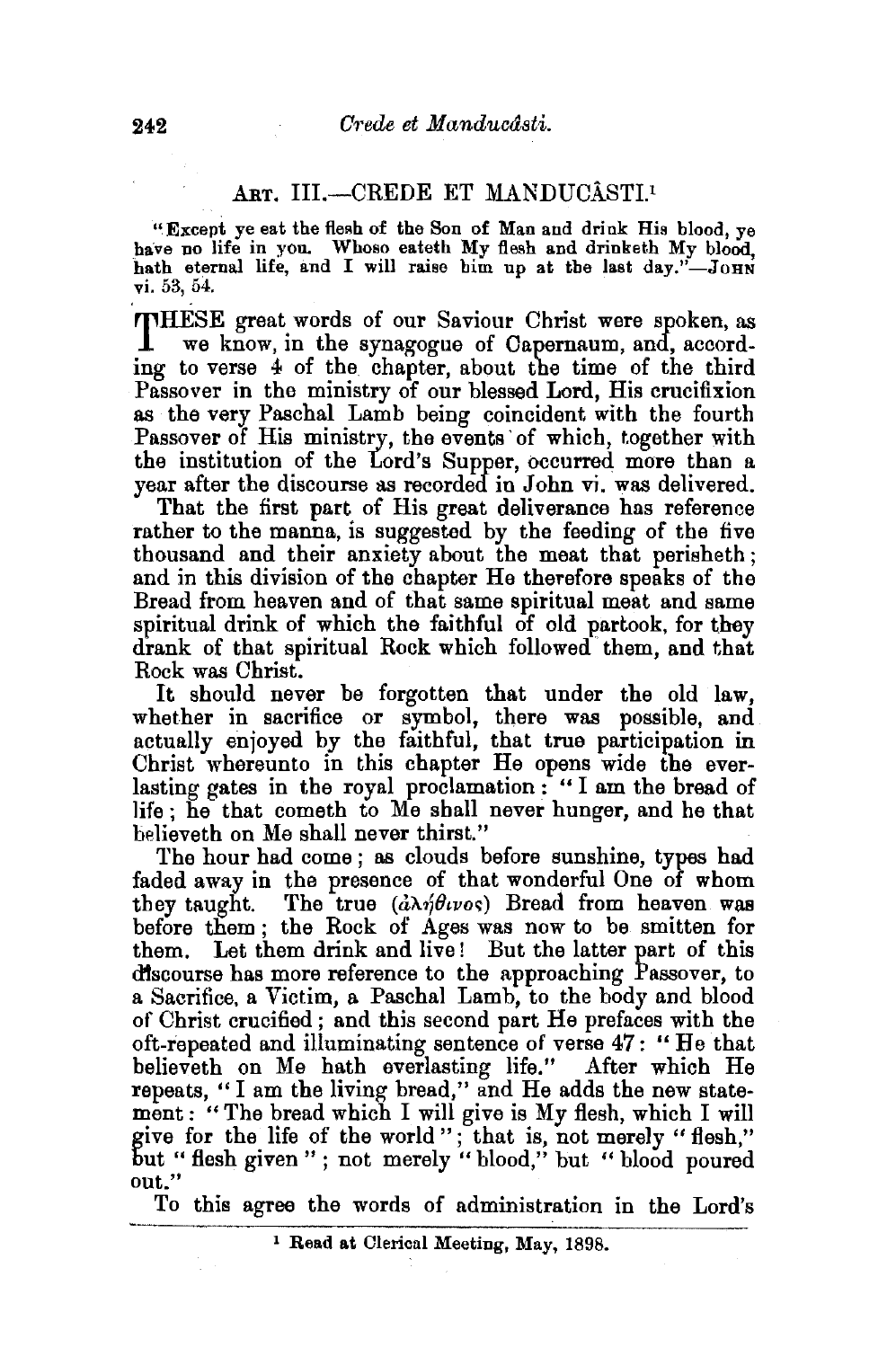Supper, which are not "The body of our Lord Jesus Christ preserve thy body and soul," but "The body of our Lord Jesus Christ, *which was given* for thee, preserve,"  $\kappa$ . It is therefore the body *given* for the life of the world, and the blood *shed* for you and many, which is the bread of life, and our Lord speaks not of the Incarnation, but of the Atonement, for which purpose of atoning death it was that He became incarnate.

The next step in the wonderful pronouncement is the twofold statement in verses 53, 54 ; and I may here indicate the order of my argument in treating of these great words, to which, indeed, the text is applicable, "Put off thy shoes from off thy feet, for the place whereon thou standest is holy ground."

 $(a)$  First, then, let us dwell on the distinction of tense in verses 53, 54, and on the absolutely continuous nature of the "eating" which is proposed to us.

(b) Then we must carefully consider what it is which is to be eaten and the error of some on this point.

*(c)* Lastly; let us examine what this great act of manducation is, and what results follow from it.1

#### THE TENSES IN VERSES 53, 54.

I need not dwell on the general importance of tense in the New Testament, nor do more than allude to such texts as John xx. 23 and the words "have been and are remitted" and "have been and are retained"; Heb. viii. 3, "somewhat also to have once offered  $\ddot{\,}$ -*i.e.*, at the time of the great sacrifice; Heb. x. 14, "them that are being sanctified"; 1 John i. 7, "cleanseth."

It is almost impossible to be original in the interpretation of John vi. on any principles of sound explanation; but the force of and the distinction of the tenses in these verses of which I speak have perhaps hardly received the notice to which these points are entitled.

The tense of the verbs "eat"  $(\phi d\gamma \eta \tau \epsilon)$  and "drink" in verse 53 is the aorist, the force of which would be that there must be some definite time, whether consciously realized or not in the life of each individual for the commencement of such " eating" and " drinking," explain these acts as we may. It is the aorist here which is sigmficant, and we notice how that in the very next verse (the 54th) the tense abruptly changes  $(\tau \rho \omega \gamma \omega \nu)$ , and after the statement in the aorist that unless there be some definite point of commencement of this "eating

<sup>&</sup>lt;sup>1</sup> See Waterland on the Eucharist, Oxford edition, 1880, pp. 89-129.  $18 - 2$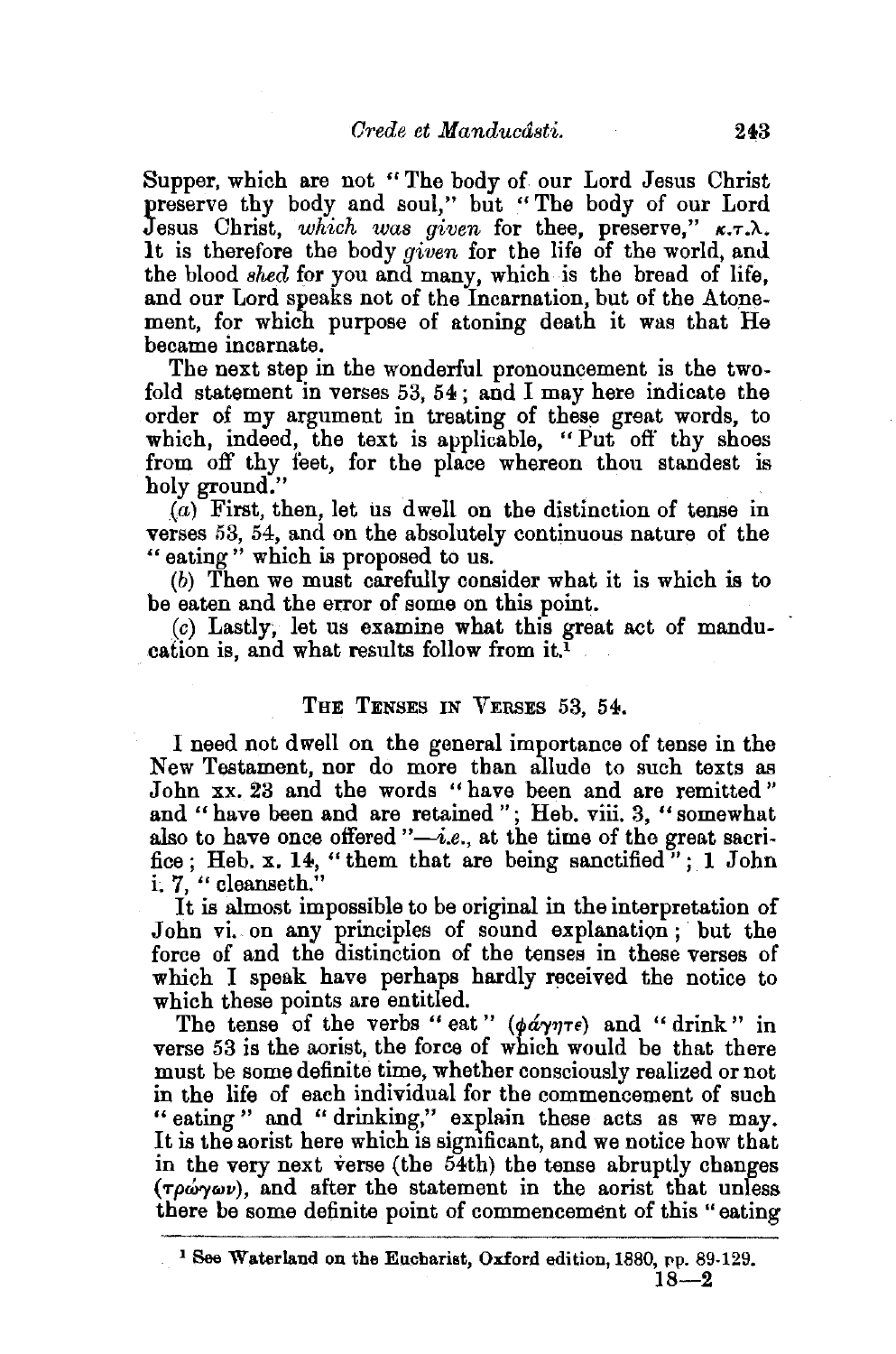and drinking," spiritual life cannot exist, we find the verbs in verse 54 asserting with all the emphasis of the Greek present that this "eating and drinking" is not a fittul act or one to be done at intervals, be they brief or protracted, but is absolutely continuous: "Whoso eateth My flesh... and drinketh ... *hath* eternal life."<br>It is a continuous, unbroken act, as of the branches deriv-

ing continuous nutriment from . the vine. It is a present salvation ; neither life nor death can interrupt it; and, begun in the everlasting purpose of God before the foundation of the world was laid, is wrought out in time by His Spirit working in due season in the hearts and wills of His people ; and when time is no more, it has its natural consequence, viz., everlasting life.

Flashes of the eternal glories gleam from this verse over the waves of this troublesome world, and enable us, as from Pisgah's' heights of present salvation, to view that crowning day when we shall stand in our lot and put on the final and unfading garments of immortality; for Jesus said, "Whoso *eateth* My flesh and *drinketh* My blood hath eternal life, and I will raise him up at the last day." "They go from strength to strength ; every one of them in Zion appeareth before God."

Nor is the tense merely the present, indicative of a continuous act, but the word itself  $(\tau \rho \omega \gamma \omega \nu)$  is that which, above any other word, denotes a continuance of eating, as of chewing the cud; indeed, this is the first sense of the word in the lexicons. The " eating and drinking," therefore, here spoken of are not occasional acts, separated from each other by intervals of days or weeks or months, but are continuous, and are done-nay, must be done-every moment of the Christian's life. Each moment-as he writes, as he speaks, in business or. in pleasure, alone or among his fellows ; for without this he is lost, and with this eating he lives and by this drinking he is saved.

#### WHAT IS EATEN.

It is now necessary to direct attention to that which is the subject of this continuous " eating" and " drinking" here spoken of—viz., " the flesh and blood " of our Saviour Christ.

The ideas, the practices of the Passover are in His mind ; the rite, the victim, the sacrifice are all in the minds of His hearers. He obviously speaks of a sacrificed, not a living, Victim as that which they are to feed upon. He speaks of His flesh bruised even unto death, and His blood shed upon the cross in death, when out of His side came blood, by which

¥,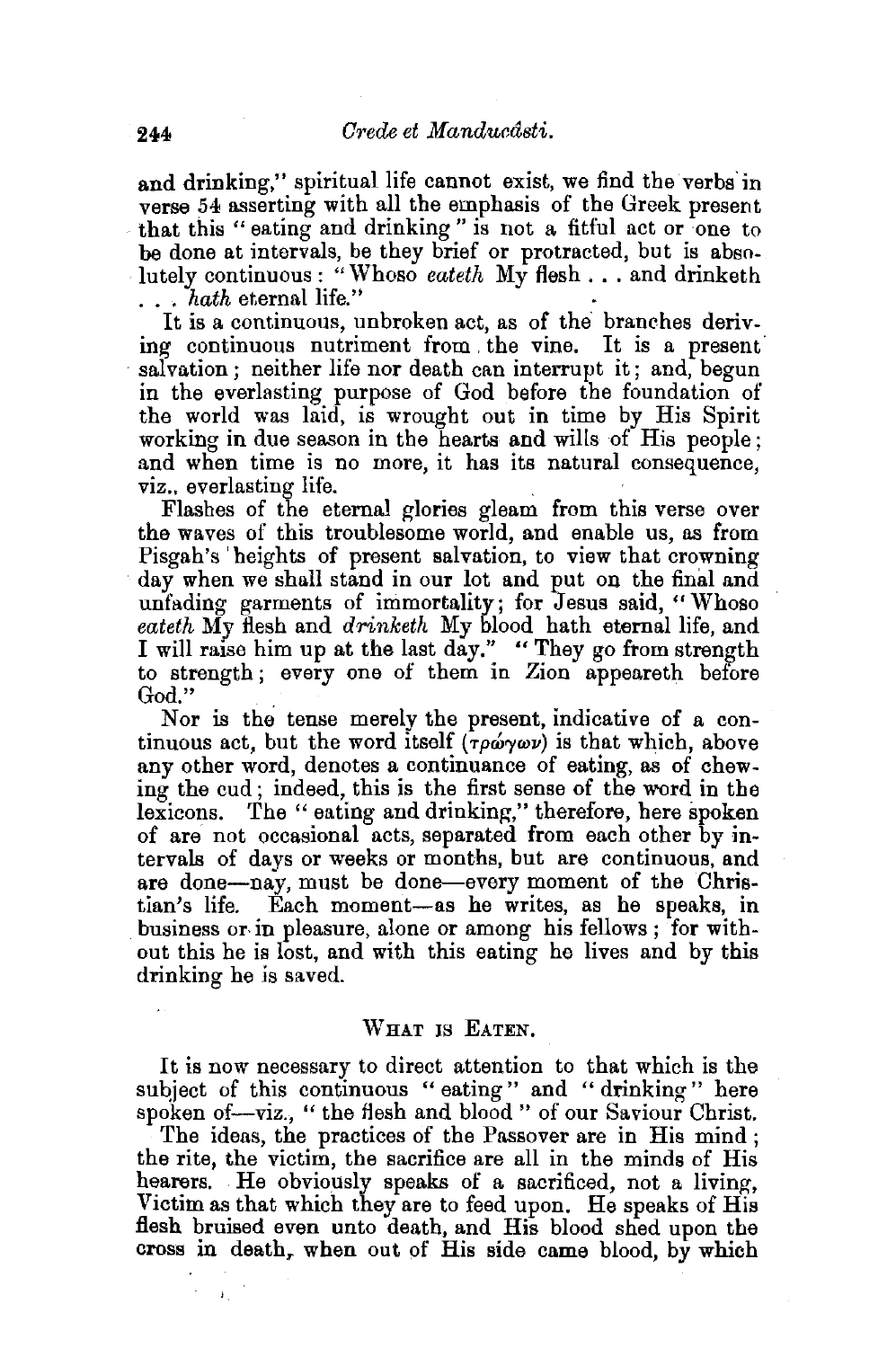precious blood-shedding alone we have remission of our sins. and are made partakers of the kingdom of heaven.

The "flesh" is mentioned separately and the "blood" is mentioned separately to impress upon us that what is here spoken of is Christ our atonement, Christ crucified, Christ our Passover slain for us, Christ in His death-for the death of Christ is a Christian's life-Christ upon the cross.

That which is spoken of is not the glorified body of Christ.<br>is the "flesh and blood" rent asymder in death. That It is the "flesh and blood" rent asunder in death. which is spoken of is not union with the glorified body of Christ, of which there is *no mention* in the verse, but that which is set before us is participation in and appropriation of the precious death and passion of Christ our Paschal Lamb, crucified and slain.

It is not the Incarnation which is set here before us ; it is not any reception of the glorified Saviour which is, or could by any possibility be, alluded to in the words, "Whoso eateth l\tly *flesh* and drinketh My *blood,"* but it is, in a word, the Atonement, " that perfect redemption, propitiation and satisfaction for all the sins of the whole world" wrought out by the one oblation of our Saviour Christ once offered and finished upon the cross. The Incarnation is, of course, implied, but is only found in the passage as subsidiary to the Atonement. The 'Incarnation was visible to, and partly understood by, His believing disciples; the Atonement was at the time beyond their grasp, and here, therefore, He sets forth the absolute necessity of their participation in His death. The very Apostle who made the great confession, "Thou art the Christ, the Son of the living God," and thus by the confession of a true faith acknowledged his incarnate Lord, soon after spoke of His Master's atoning death, ''Be it far from Thee, Lord; this shall not be unto Thee."

It was teaching on the Atonement which they needed, and which in this immortal chapter their Master gave them. Hence it is "the extension of the Atonement" which He sets before them, that, wide and deep as the sea of human sin might be, where sin abounded grace might much more abound " unto all and upon them that believe."

And it is by the mighty gift of " appropriating faith " that our Master and only Saviour provides for all believers a part and lot in the Atonement of which alone He said : " *Whoso*  eateth My flesh and drinketh My blood hath eternal life." "And we are in this action not only carried up to Christ *(sursum corda),* but we are also carried back to Christ, as He was at the very instant and in the very act of His offering.... 1f an host could be turned into Him now, glorified as He is, it would not serve. Christ *offered* is it, thither we must go. To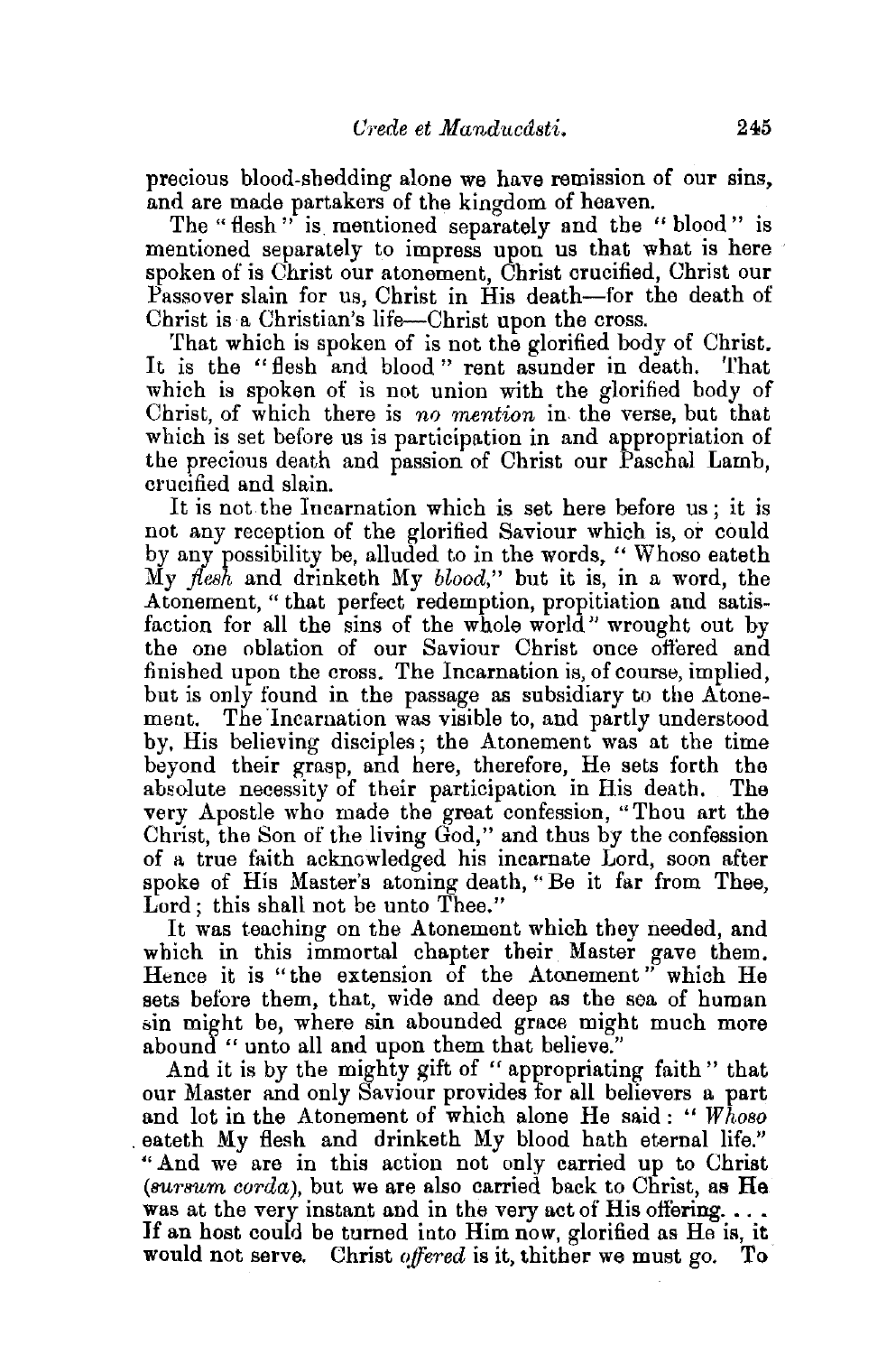the serpent lifted up, thither we must repair, even  $ad$  cadaver " (Bishop Andrewes, quoted by Dr. Vogan " On the Eucharist," p. 104}.

## THE MEANING OF THE EATING AND OF THE DRINKING.

What, then, is this *eating* and what this *drinking ?*  What is the explanation of these acts, practised by and familiar to His hearers to express their participation in their own sacrifices and sin-offermgs, as referred to Christ our Passover, slain for us? What great act of manducation is here meant, without which a man is lost, and a partner in which a man is saved ? The broad statements of verses 53, 54, may be summed up, and are so by Waterland, to the effect that "all that feed on what is here mentioned have life, and all that do not feed thereupon have no life."

### THE REFERENCE OF THE EATING AND THE DRINKING.

Does our blessed Lord mean by these statements of the widest character to refer primarily and directly to the Sacramental feeding in the Lord's Supper? Where, then, in this chapter is the institution, the giving of thanks, the breaking of bread, the foundation of the new covenant ? On these grounds alone the reference cannot be primarily to the Lord's Supper. Nor is it true that all who receive the Communion have life, unless we put in the restriction of "worthy," and such like. "Much less is it true," says Waterland, "that all who never have or never shall receive it have not life, unless we make other restrictions and exceptions as to good men of old, infants, the invincibly ignorant and others, idiots, and those in utter darkness from no fault of theirs. And an interpretation which must be clogged with such a multitude of restrictions to make it apply at all cannot be the correct one."

Nor is the reference to the Lord's Supper possible for those who hold that it is the glorified body of Christ which is received in the Sacrament, since, as above noticed, that which is set before us for eating and drinking in John vi. is the actual "flesh given " and "the blood shed " *in death,* of our Saviour Christ, words which exclude a living and glorified body. Furthermore, the reception of the Sacrament is not, and cannot be, the continuous act referred to in the words, " Whoso *eateth*  My flesh and *drinketh* My blood," and emphasized by the remarkable change of tense seen in verses 53, 54.

··Nor is the same permanency attached in any part of Scripture to the reception of the Sacrament as is asserted of this " eating" and of this "drinking," for in the mighty words, "hath eternal life, and I will raise him up at the last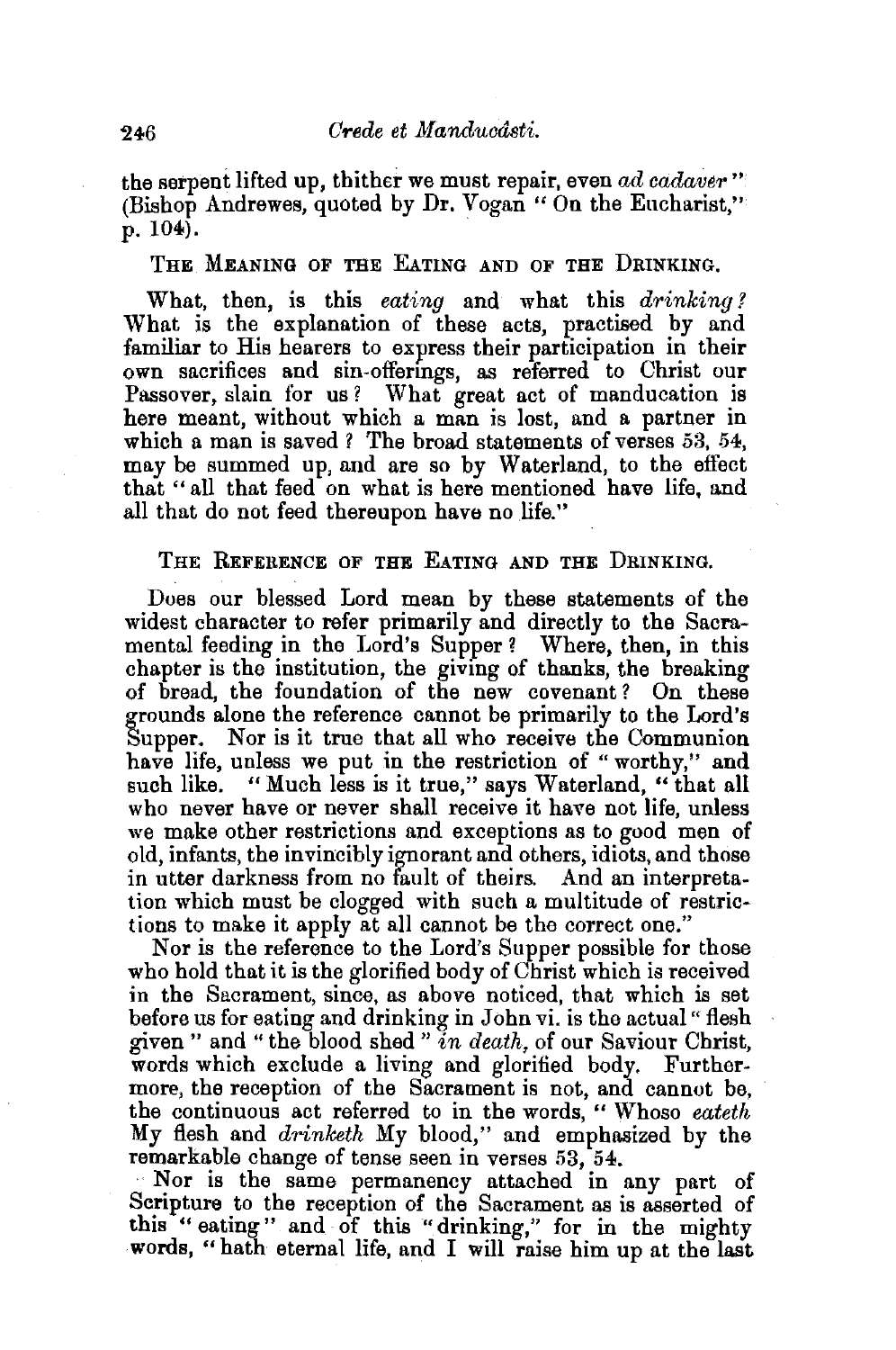day," there is the undoubted and unmistakable ring of the final preservation of the saints.

Is there not, then, any other interpretation which will suit the breadth and length and depth of this great chapter? "Yes, and it is this," says Waterland. "All that finally share in the death, passion, and atonement of Christ are safe, and all that have not a part therein are lost. All that are saved owe their salvation to the salutary passion of Christ, and their partaking thereof, which is feeding upon His flesh and blood, is their life," so that "whether before Christ or since, whether in covenant or out of covenant, whether here or hereafter, no man ever was, is, or will be accepted but in and through the grand propitiation made by the *blood* of Christ."<sup>1</sup>

That which is "eaten" is Christ Himself, in His whole person and passion: "I am the bread of life"; and more particularly as regards His body to be broken and His blood to be shed for making an atonement, "so that," to use Waterland's words, " the *fruits of His death* are what we are to receive as our spiritual food. . . . His passion is our redemption and by His death we live."

Here, following Waterland and Westcott, I would draw a careful distinction between interpreting and applying. The language of our Lord does not, and cannot primarily, refer to or be *interpreted* of the Sacrament of the Lord's Supper; but whether it can be *applied* to the faithful in the Lord's Supper is another question which for the present I reserve until we further consider the nature of the manducation.

That this "eating" is continuous and unbroken in the believer, and that the subject of this manducation is the actual body and blood which was crucified of Christ our Saviour, imperatively demands the solution that here we are in the presence of the greatest spiritual act of which the soul of man is capable. It has no qualification, such as "worthily." Eating is life in this case, and the act of eating is *not* a passive one. It is not a mere "receiving," and that which is treated of, though described under the veil of human language, through which we but dimly discern the essence of things, is a spiritual act which requires the positive and combined operation of the intellect, the will, and the heart.

If the subject of this "eating" be Christ on the cross; if this "eating" be life, and only life, and also eventual resurrection ; if this " eating" be *continuous,* and therefore to be performed at every moment and crisis of daily life, the " eating" must be that supreme act of " faith in His blood" of which Paul speaks in Rom. iii. 25 : " Whom God hath set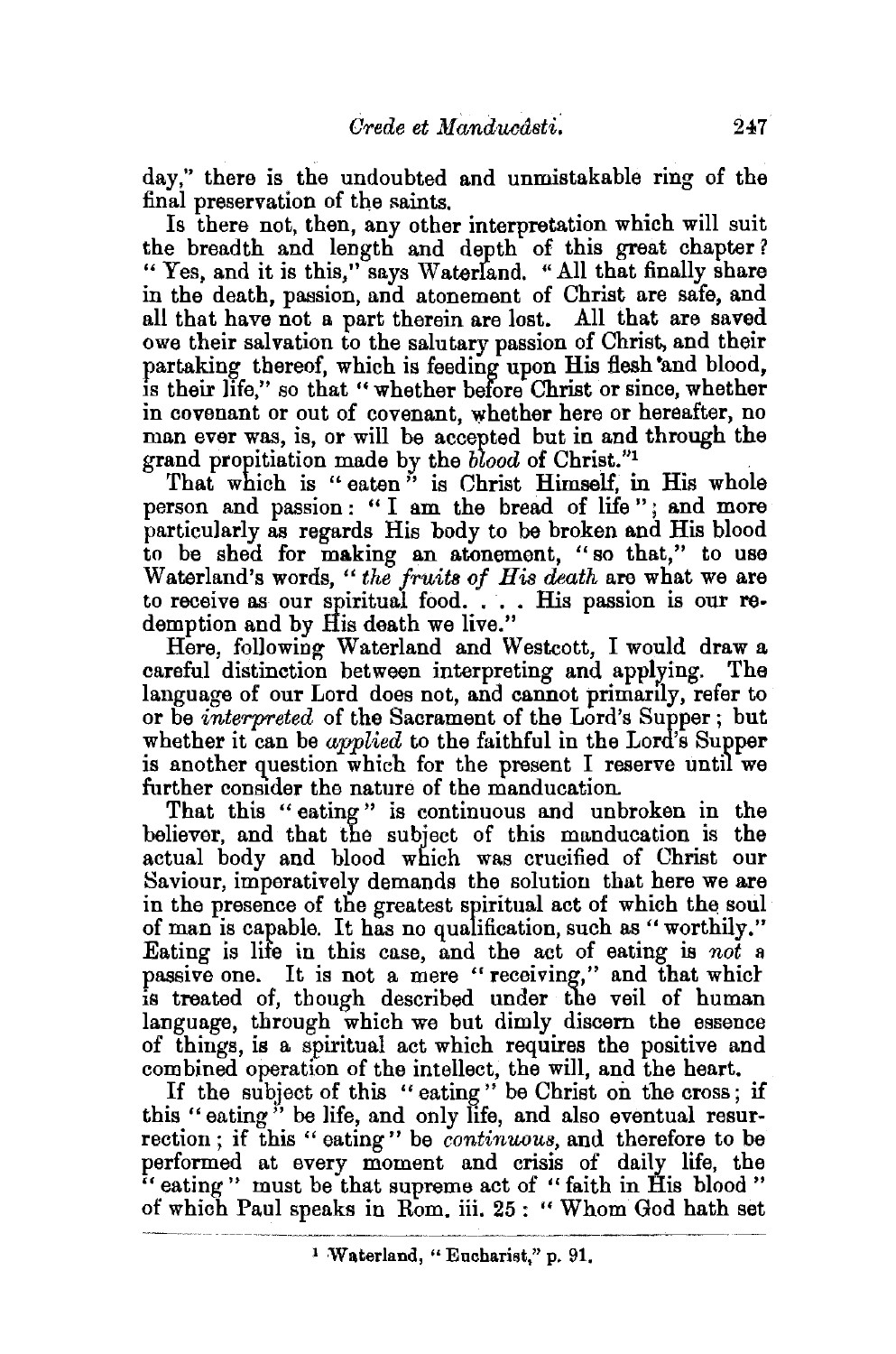forth to be a propitiation through faith in His blood for the remission of sins that are past," and of which Augustine says : " Credere enim in eum, hoc est manducare panem vivum. Qui credit, manducat."1 And so clearly did Augustine and Jerome interpret John vi. of *spiritual feeding* at large that they asserted that this eating was done by the patriarchs of old, and is now eaten not only in the Supper but also in the

Sacrament of Baptism.<br>Augustine says the same spiritual meat means that which we also eat, for "there were those in the desert who understood what they ate, by whom Christ was more tasted in the heart than the manna in the mouth. . . . So also the same drink, ' for the Rock was Christ.' Therefore they drank the same drink as we do, but spiritual—*i.e.*, *that which is taken* by *faith, not that which is drunk by the body."* 

Furthermore, it is to be noted that the difficulty which was felt by some as to the Lord's words had no reference to the meaning of the expressions '' eating " and " drinking." Their real difficulty was that neither the Jews nor His Apostles had any comprehension of the fact which Moses and Elias spoke of in the Holy Mount; that is, of His approaching vicarious death as the very Paschal Lamb which taketh away the sin of the world-of Christ, our sacrifice. Versed as they were<br>in sacrificial rites, they knew that "eating" the sacrifice. sometimes dispensed with and sometimes performed, was but the outward expression of the worshipper's heart-identification as a sinner with his sacrifice ; the outward expression, but not the actual appropriation, of the value thereof; for in that case the "eating" of the sin-offering could not possibly have been omitted (Heb. xiii. 10, 11).

That "eating," then, which every Jew, taught by sacrifice and type, understood to mean soul-appropriation, not of transitory promises, but of Him afar off whose day Abraham saw and was glad; that "eating" which our Saviour speaks of as capable of being done in the then present, a year before the institution of the Supper; that "eating" which Jerome and Augustine ascribe to the faithful of old; that "eating" which is not always done when the Sacrament of so great a thing is eaten; that "eating" which is always life, and only life ; that " eating" which, as no oral eating can possibly be, is here by our Lord stamped as continuous, can be no bodily or interrupted act, can refer to no reception at intervals by the mouth, which, even if it were possible, would not bring the body and blood of Christ one whit closer to the soulfor is anything really closer to the soul that is merely brought

<sup>&</sup>lt;sup>1</sup> "In Johann.," Tract xxvi., 1.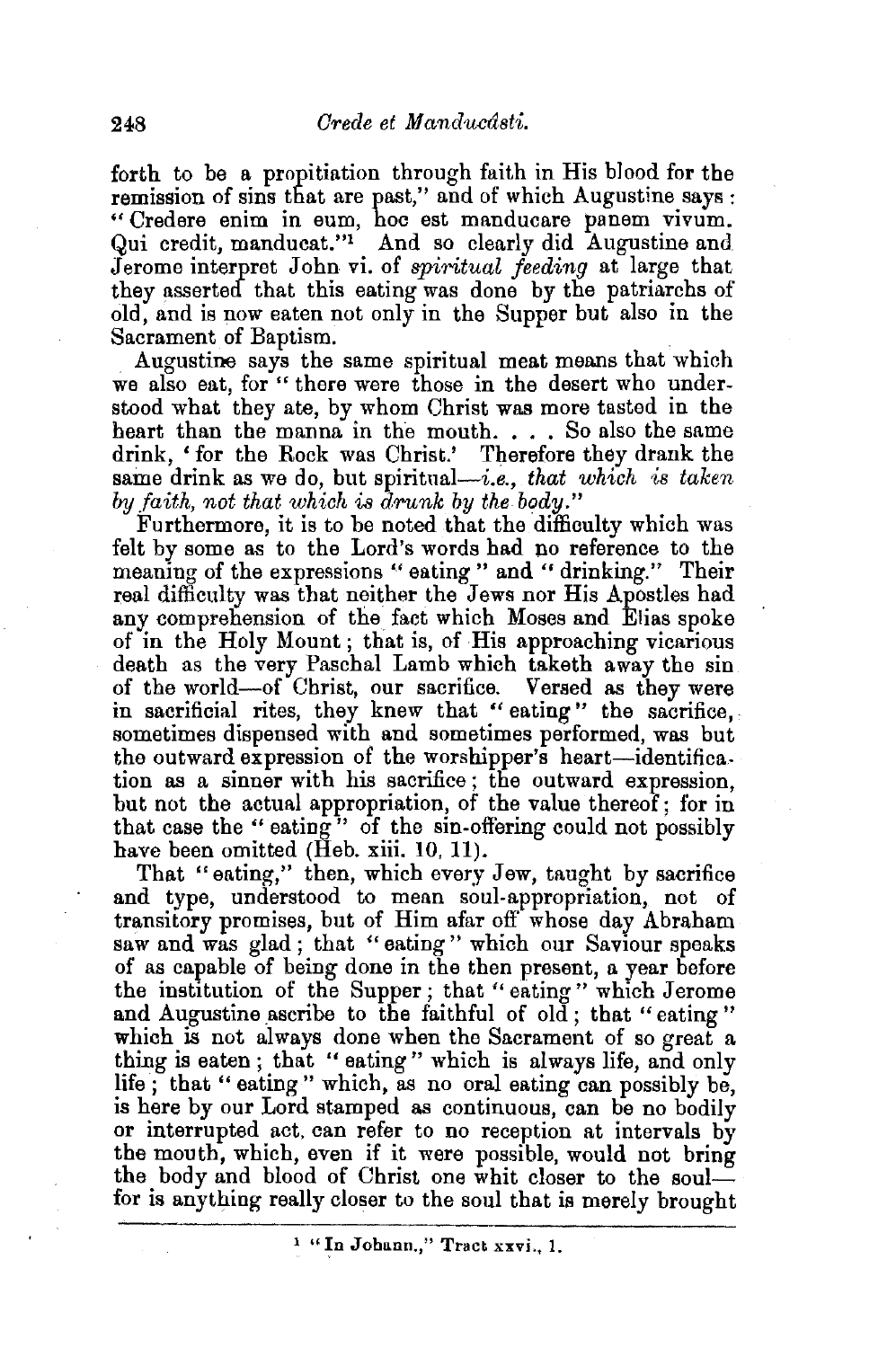into the mouth and stomach ?—but must be that faith, active and appropriating, not merely receptive—the gift of Godwhich reaches back through the centuries to Calvary, and, knowing no obstacle in time or space, there finds its rest at the foot of the cross, where, like the brazen serpent in the wilderness, the Son of man is lifted up, that whosoever *believeth* in Him should not perish, but have everlasting life.

THE EATING AND DRINKING ARE "APPROPRIATING FAITH."

This faith *appropriates* all that belongs to Christ-" His agony and bloody sweat, His cross and passion, His precious death and burial." It *appropriates-for* this is the essence of all "eating "-in a word, *Ohrist crucified.* It is a stupendous spiritual act of the soul; it is no physical or bodily eating; it is an act of faith : "Ut quid, paras dentes et ventrem," "Crede et manducâsti." "Believe, and thou hast eaten, and continuest to eat."<sup>1</sup>

Here it is to be noted that the figure is not in the words " flesh " and " blood," but, as perhaps has been already made plain, in the words " eating" and "drinking."

The error of some is to interpret the expressions of the glorified body of Christ, an error which ignores the exclusive reference of the passage to Christ our Passover *slain,* and then places the glorified body in the mouth, or, by a monstrous self-contradiction, the actual body and blood " after the manner of a spirit" in the digestive apparatus of the communicant, a contact which in no way affects the character. To the former, it may be said, the " eating " does not refer to the glorified body at all, but to that body in which He atoned. for us. To the latter, it should be replied, the "eating" is not a bodily act; it is an act of faith which vitally affects and transforms the whole moral nature.

We must further inquire in what sense the soul can be said to feed upon a body. Let me answer in the words of Archbishop Sharp : " The body of Christ can no otherwise be a food for the strengthening and refreshing of our souls than only as the virtue and effects of Christ's sacrifice upon the Cross are communicated to it, nor is the soul capable of receiving those benefits otherwise than by faith ; *so that the body and blood of Christ, in the sense of our Church, are the* benefits of Christ's passion." And so Cranmer,<sup>3</sup> in a passage' applicable both to John vi. and to the Communion: "Moreover, when I say that the body of Christ is present in them that worthily receive the Sacrament, lest any should think

<sup>1</sup> Aug., Tract xxv., 1.<br><sup>2</sup> Preface to "Answer to Gardiner."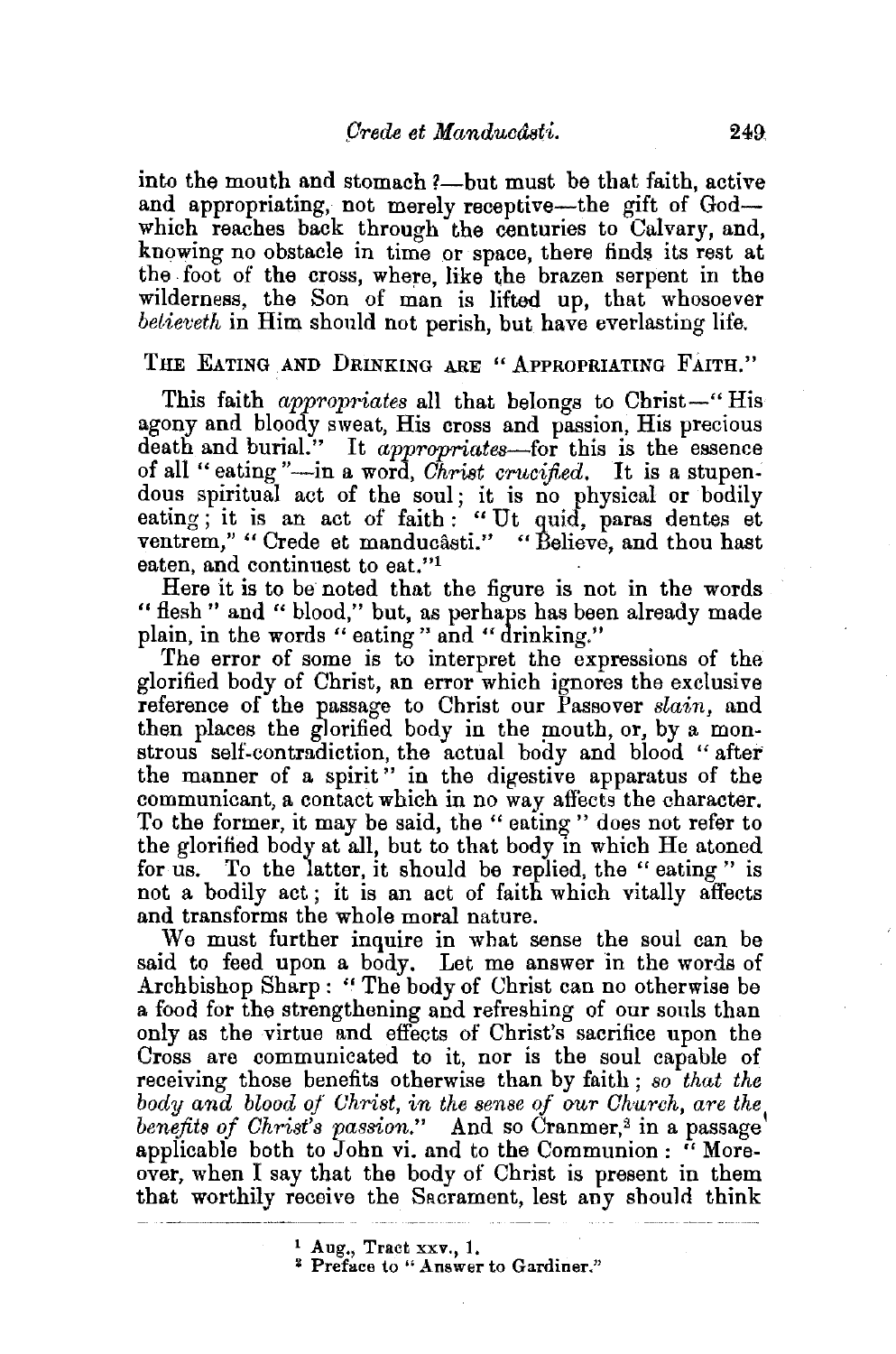that I mean that, though Christ is not corporally in the outward visible signs, yet He is corporally in the persons that duly receive them, this is to advertize the reader that I mean no such thing; but my meaning is, that the force, the grace, the virtue and benefit of Christ's body that was crucified for us and of His blood that was shed for us be really and effectually present with all them that duly receive the Sacraments." And in another place he bears testimony to the wide application of the " eating " in John vi., in the words : " Romanists say that good men eat the body of Christ and drink His blood only when they receive the Sacrament. We say they eat, drink, and feed on Christ continually as long as they are members of His body." They say that the fathers and prophets of the Old Testament did not eat the body nor drink the blood. We say that they did eat His body and drink His blood, though He was not yet born or incarnate. And it is observable that St. Paul, instead of saying, " Ye do show the Lord's body broken and blood shed," says, " Ye do show the Lord's death till He come," which makes it plain that " body broken and blood shed" are equivalent to the single word " death," *with its fruits.* To eat the flesh and drink the blood of Christ means, *therefore,* to take by an act of faith a portion in the death and sufferings of the Lord Jesus, " for there is no kind of meate that is comfortable to the soul but only the death of Christa's blessed body, nor no kynde of drynke that can quenche her thirst but only the bloudesheddyng of her Saviour Christ, which was shed for her offences.'

There is no support for the carnal materialism which would have us believe that the flesh and blood of Christ are absorbed into the human constitution.<sup>2</sup> Nor would the addition of the words " by faith" make such a doctrine more possible either without the elements, as in this chapter, or with the elements, as in the Lord's Supper. That which is "eaten" is the benefits of His passion, the value, virtue, and efficacy thereof, and the " eating" is faith. Faith, God-given, is more than the hand which takes : it is the appropriating faculty, *Qui credit*, *manducat.* This spiritual manducation is the vital act which underlies the whole of a Christian's life, and it is of this spiritual "eating" our Raviour speaks in this chapter.

It will be remembered that in the Gospel St. John nowhere speaks of the outward rites of the Sacraments; but he *does*  treat of the great spiritual facts to which they refer. In the third chapter he speaks of regeneration ; and in this chapter

<sup>&</sup>lt;sup>1</sup> Cranmer, "First Book on the Sacrament," p.  $40$ , P.S.  $^2$  See Vogan, "On the Eucharist," pp. 130-134.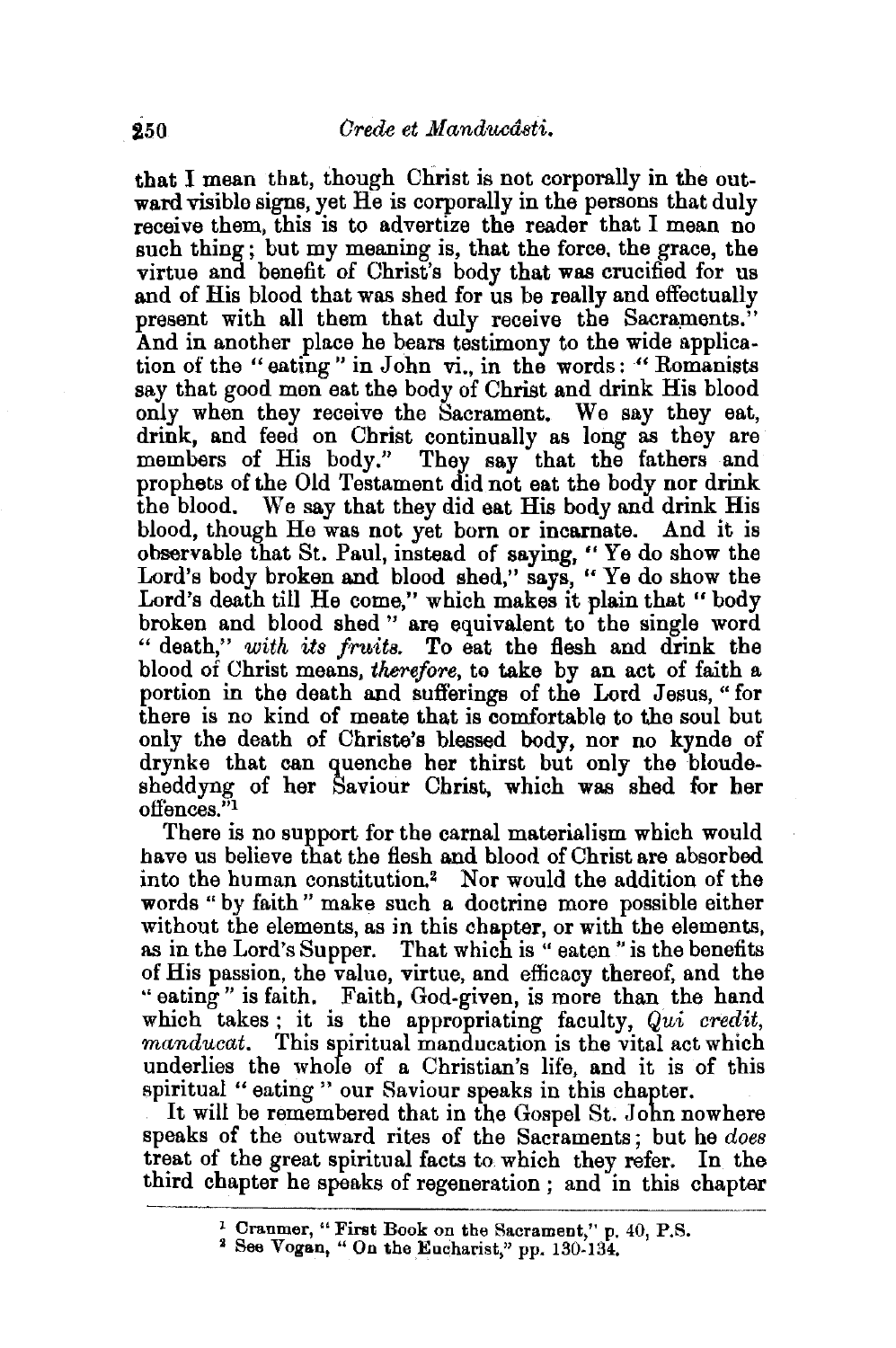he speaks of that deep celestial truth to which the Sacrament of the Lord's Supper refers back. The sixth chapter of John, therefore, though primarily referring to the great spiritual act of which I have spoken, is undoubtedly *applicable* to that holy ordinance which refers back to the great truth of which<br>it is "the Divinely appointed and concrete expression," and in which, by the faithful, the very same sacred " eating" is effected as our Saviour speaks of long before its institution.

Sacred " means" are given to us, precious signs and pledges are given to, not offered by, us, in the bread and wine; but they are "moral means *"-i.e.,* means to our faith, and not physical means; they are a Divine elevation or platform, a  $\Pi_{\sigma\sigma}$  or  $\hat{\omega}$  given to raise our hearts from grovelling materialism to Him, who the night He was. betrayed *gave* to us for this use these His creatures of bread and wine, but whether before, at, or after the Lord's Supper, " *the* mean whereby the body

I have said that the "eating" of John vi. does not refer to the glorified body of Christ ; and, following W aterland, I now say that a clear distinction must be observed between "manducation" and "union." The one refers to the crucified, the other to the risen and glorified, Saviour. The *consequence* of " faith in His blood," of partaking of His sufferings, is union with Him. If we suffer with Him, we shall also reign with Him, and " he that ' eateth ' Me, even he shall live by  $\mathbf{M}\mathbf{e}$ ."

Some, with Augustine, make the union with Christ precede the manducation. Augustine says: "Non vere edit corrus Christi qui non est de corpore Christi"; but, notwithstanding this, manducation comes first in natural order, since our participation in the reconciliation of the Cross through " faith in His blood " must be the foundation of all our spiritual life, and precede the blessings and privileges which flow from it. But this union with Christ, transcending as it is, must not be regarded as merely a dream, too bright, too good to be true, but is an actual reality of the benefits of His passion, in whom all the promises of God are "yea'' and "Amen."

The conclusions, therefore, 'to which we are led are as follows:

I. The "eating" of John vi. 54 is always "life," and ends. in life ; and this " eating" is continuous, and will continue as long as the Christian is in Christ, which is for ever.

2. That which is to be " eaten" is not the glorified body of Christ, nor can there be any allusion to the glorified body of our Lord in the expression, "Whoso eateth My flesh and drinketh My blood," language which clearly refers to Christ crucified.

3. This act of manducation is, therefore, "faith," "appro·